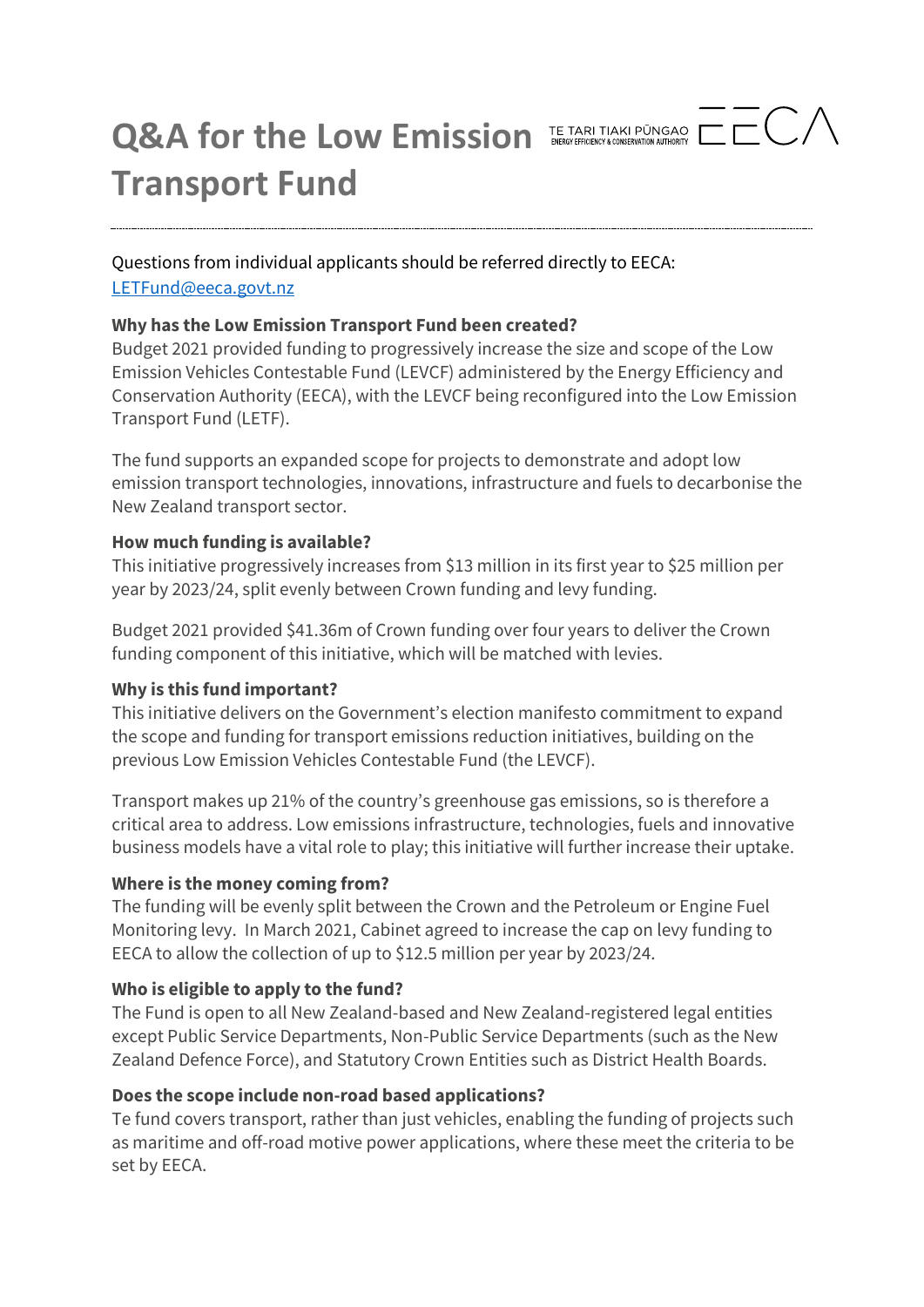## **What about hydrogen, biofuels and other low emission fuels?**

Yes, the LETF will be able to fund projects for low emission fuels such as hydrogen or biofuel from renewable energy sources. The criteria for this funding will include emissions reduction potential, so transport applications for low-emissions fuels are included.

#### **How will the fund run?**

Co-funding will be available in a series of investment activities such as funding rounds. EECA will announce the scope and terms of each one as it comes up.

As part of this programme, EECA will seek suppliers to become part of a panel for these funding rounds, with an RFP going out for each activity. As EECA scopes out new activity areas, funding rounds will be offered to the market.

## **When will off-road, marine and aviation be in scope?**

A specific type of off-road vehicle and a specific type of marine electric outboard engine are in scope for the third round of Demonstration of Vehicles & Technology, refer to the RFP for more detail.

During 2022-23, EECA will scope new areas for co-funding, including off-road more generally, and aviation and marine. As these are new areas to the Fund, EECA will carry out a market study, engage with key market stakeholders, and identify the most viable and beneficial parts to focus on.

### **How much can I apply for?**

Up to 50% of total core project costs, up to \$500,000 (unless specified in the RFP document). Co-funding above these levels is available in exceptional circumstances where there is significant public benefit. Refer to each RFP for details.

# **My project idea is similar to a successful LEVCF project or an LETF project, can I apply for co-funding?**

Consider your proposal in light of previously approved LEVCF and LETF projects; projects that are similar or the same as previous projects will need to demonstrate a high level of innovation, advancement of the objectives and public benefit to score highly. Talk to us at EECA if you would like to discuss your project idea.

### **What do you mean by incremental cost in the RFP Response Form?**

Your project may be very similar to what you do in your business as an ongoing activity, except for the fact that you are purchasing a low emission vehicle instead of an internal combustion engine (ICE) vehicle. By incremental cost we mean all the additional costs of going the low emissions route, e.g., project management for delivery, the difference in cost between the low emissions vehicle and the ICE, and the total cost of charging infrastructure.

### **What is new in Round 3: Demonstration of Vehicles & Technology?**

Round 3 has added in applications for marine electric outboard motor projects of up to 40-50hp. Round 3 opens on 27 April 2022 and closes on 1 June 2022.

# **What is new in Round 4: Adoption of Public Charging Infrastructure?**